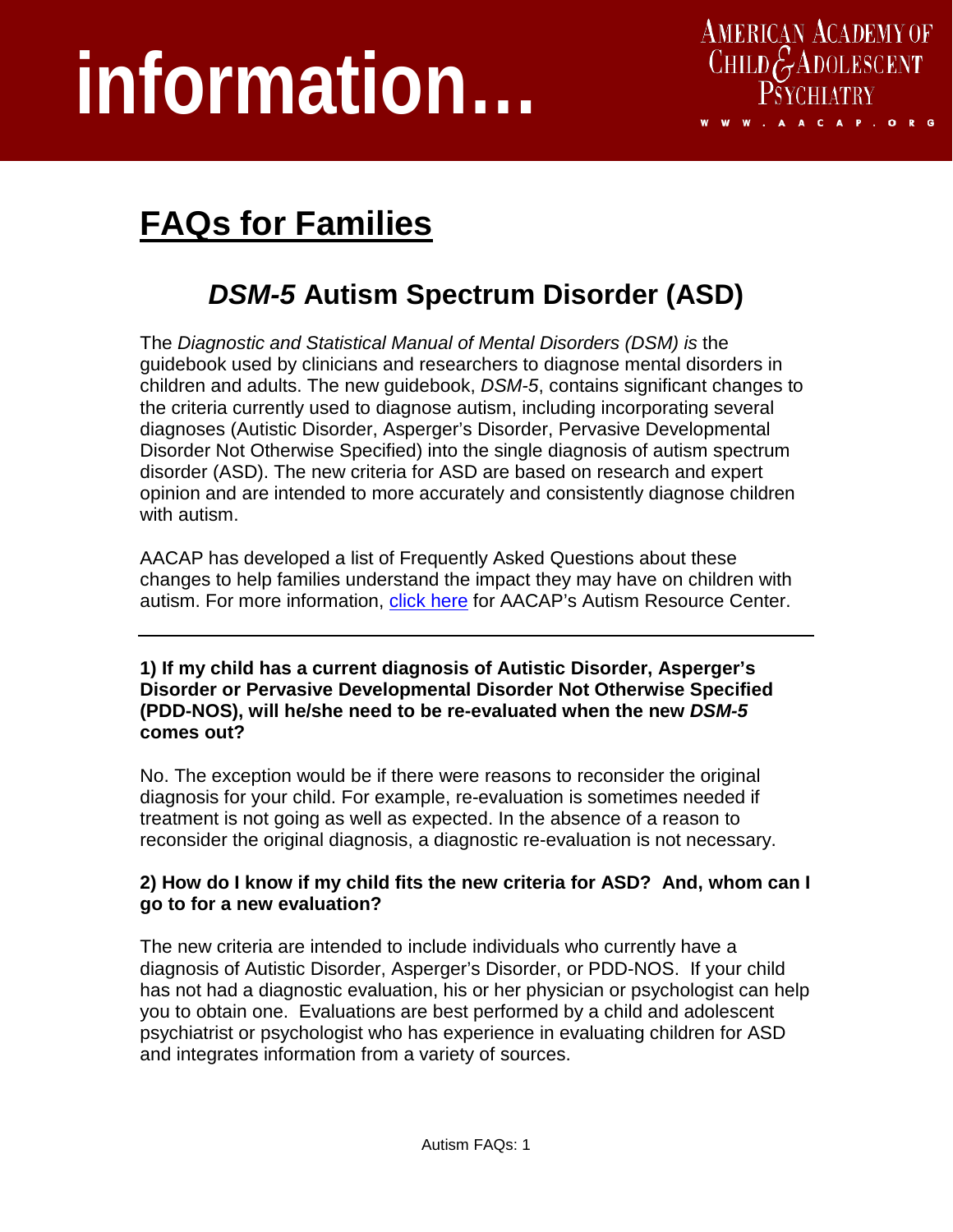#### **3) If my child is currently in Special Education with an Asperger's Disorder or PDD-NOS diagnosis, will they keep this service until they can be reevaluated?**

As noted above, unless there is a clinical reason, your child should not require a re-evaluation. Because they account for both current and historical symptoms, the revised ASD criteria can help ensure that your child retains a diagnosis even if supports and services are effectively addressing symptoms. In other words, a clinician can support the continuation of services by documenting that the target ASD symptoms benefit from the service(s).

#### **4) Can you tell us a bit more about the new Social (Pragmatic) Communication Disorder diagnosis?**

Social Communication Disorder includes difficulties in verbal and non-verbal communication and is distinct from ASD. Some children, for example, have social communication difficulties including getting too close to people when they speak, not modulating their voice, and not taking turns in conversation. The diagnosis of Social Communication Disorder will allow these difficulties to be recognized as a focus of treatment. A diagnosis of Social Communication Disorder is only considered for children who have social communication problems, but do not meet the criteria for ASD.

#### **5) Will there be criteria specifically reflecting how ASD manifests itself in girls?**

No. The new criteria will not be different for girls versus boys, but they are designed to be more sensitive for detecting ASD in girls than the *DSM-IV-TR* criteria.

#### **6) Will the** *DSM-5* **have any influence on the diagnostic tools that physicians or psychologists can use?**

Yes, existing diagnostic tools will likely be updated.

#### **7) Will the** *DSM-5* **better detect ASD in individuals from various ethnic and economic backgrounds, as well as persons presenting for evaluation later in life?**

Yes, the *DSM-5* criteria were created to be more sensitive for detecting ASD in these populations. Larger-scale studies using the new criteria will be necessary to confirm whether the new criteria are more sensitive across diverse backgrounds. As with any disorder, the clinician should be sensitive to the culture of origin.